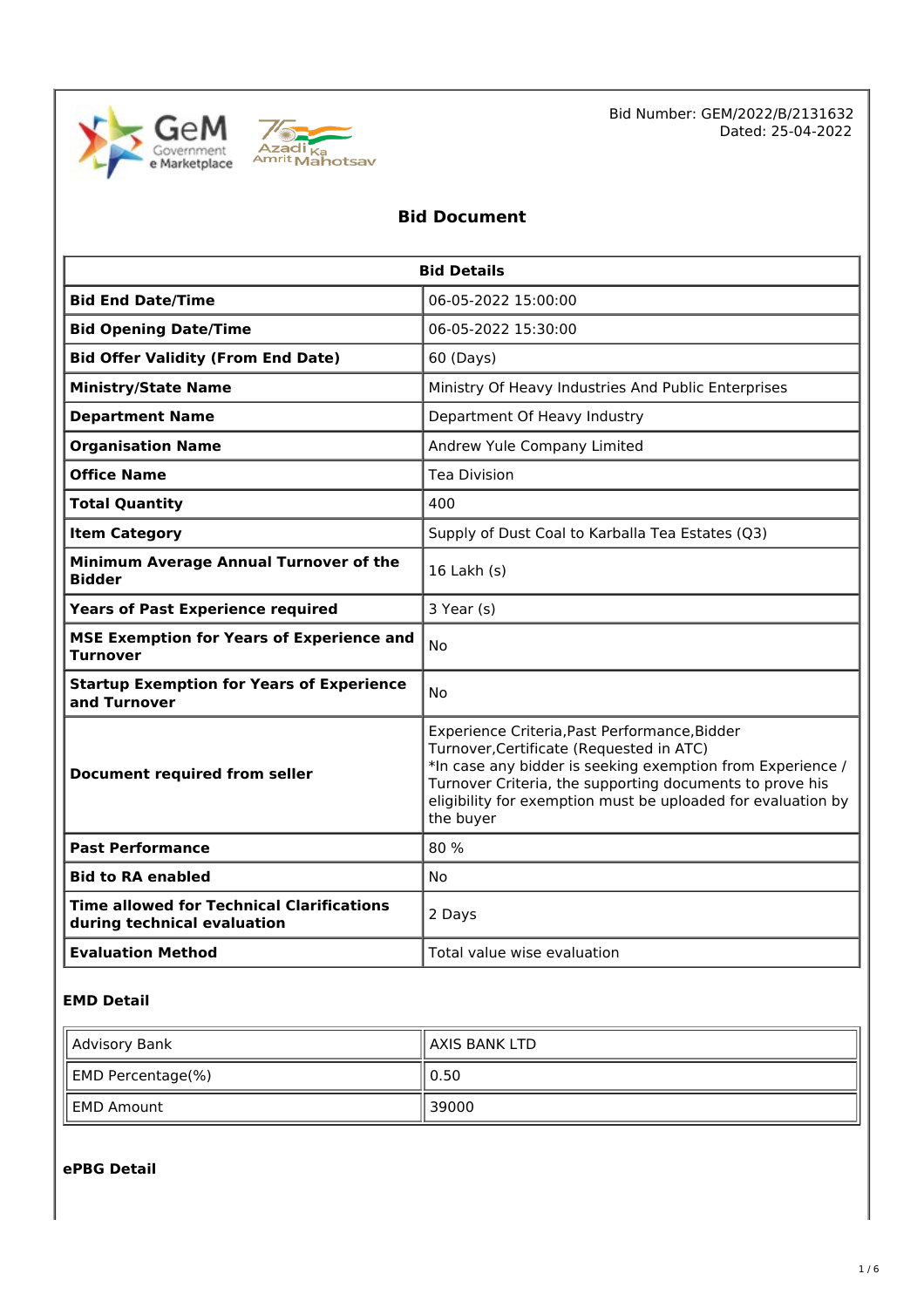| Ð | ' No |
|---|------|
|   |      |

(a). EMD EXEMPTION: The bidder seeking EMD exemption, must submit the valid supporting document for the relevant category as per GeM GTC with the bid. Under MSE category, only manufacturers for goods and Service Providers for Services are eligible for exemption from EMD. Traders are excluded from the purview of this Policy.

(b). EMD & Performance security should be in favour of Beneficiary, wherever it is applicable.

### **Beneficiary:**

Dy General Manager (Supply Chain / Materials)

TEA DIVISION, Department of Heavy Industry, ANDREW YULE COMPANY LIMITED, Ministry of Heavy Industries and Public Enterprises

(Shantanu Boral)

## **Splitting**

| Splitting Applied                                            | Yes |
|--------------------------------------------------------------|-----|
| Maximum No. Of Bidders Amongst Which Order<br>  May Be Split |     |

### **Reserved for Make In India products**

| Reserved<br>Make<br>tor<br>.<br>oroduc <sup>ב</sup> "<br>- In<br>Thàia | v or |
|------------------------------------------------------------------------|------|
|                                                                        | --   |

### **MSE Purchase Preference**

| ll MSE<br><br>ence<br>TCHASE<br>. | $V \cap C$<br>$\sim$ |
|-----------------------------------|----------------------|

1. The minimum average annual financial turnover of the bidder during the last three years, ending on 31st March of the previous financial year, should be as indicated above in the bid document. Documentary evidence in the form of certified Audited Balance Sheets of relevant periods or a certificate from the Chartered Accountant / Cost Accountant indicating the turnover details for the relevant period shall be uploaded with the bid. In case the date of constitution / incorporation of the bidder is less than 3-year-old, the average turnover in respect of the completed financial years after the date of constitution shall be taken into account for this criteria.

2. Experience Criteria: In respect of the filter applied for experience criteria, the Bidder or its OEM {themselves or through reseller(s)} should have regularly, manufactured and supplied same or similar Category Products to any Central / State Govt Organization / PSU / Public Listed Company for number of Financial years as indicated above in the bid document before the bid opening date. Copies of relevant contracts to be submitted along with bid in support of having supplied some quantity during each of the Financial year. In case of bunch bids, the category of primary product having highest value should meet this criterion.

3. Bid reserved for Make In India products: : Procurement under this bid is reserved for purchase from Class 1 local supplier as defined in public procurement (Preference to Make in India), Order 2017 as amended from time to time and its subsequent Orders/Notifications issued by concerned Nodal Ministry for specific Goods/Products. However, eligible micro and small enterprises will be allowed to participate. The minimum local content to qualify as a class 1 local supplier is denoted in the bid document. All bidders must upload a certificate from the OEM regarding the percentage of the local content and the details of locations at which the local value addition is made along with their bid, failing which the bid is liable to be rejected. In case the bid value is more than Rs 10 Crore, the declaration relating to percentage of local content shall be certified by the statutory auditor or cost auditor, if the OEM is a company and by a practicing cost accountant or a chartered accountant for OEMs other than companies as per the Public Procurement (preference to Make-in -India) order 2017 dated 04.06.2020 . In case Buyer has selected Purchase preference to Micro and Small Enterprises clause in the bid, the same will get precedence over this clause.

4. Purchase preference to Micro and Small Enterprises (MSEs): Purchase preference will be given to MSEs as defined in Public Procurement Policy for Micro and Small Enterprises (MSEs) Order, 2012 dated 23.03.2012 issued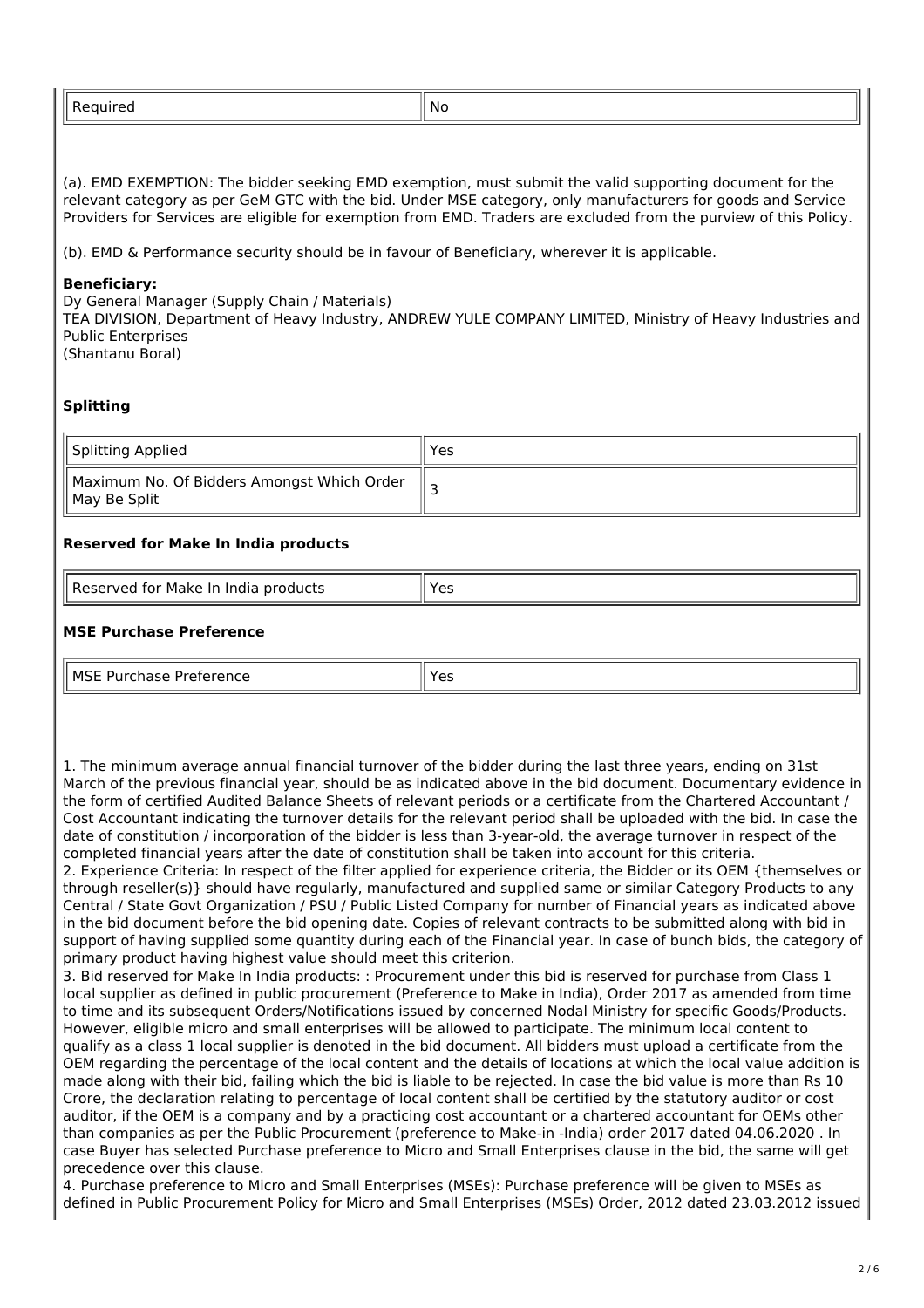by Ministry of Micro, Small and Medium Enterprises and its subsequent Orders/Notifications issued by concerned Ministry. If the bidder wants to avail the Purchase preference, the bidder must be the manufacturer of the offered product in case of bid for supply of goods. Traders are excluded from the purview of Public Procurement Policy for Micro and Small Enterprises. In respect of bid for Services, the bidder must be the Service provider of the offered Service. Relevant documentary evidence in this regard shall be uploaded along with the bid in respect of the offered product or service. If L-1 is not an MSE and MSE Seller (s) has/have quoted price within L-1+ 15% (Selected by Buyer)of margin of purchase preference /price band defined in relevant policy, such Seller shall be given opportunity to match L-1 price and contract will be awarded for 25%(selected by Buyer) percentage of total QUANTITY.

5. Past Performance: The Bidder or its OEM {themselves or through re-seller(s)} should have supplied same or similar Category Products for 80% of bid quantity, in at least one of the last three Financial years before the bid opening date to any Central / State Govt Organization / PSU / Public Listed Company. Copies of relevant contracts (proving supply of cumulative order quantity in any one financial year) to be submitted along with bid in support of quantity supplied in the relevant Financial year. In case of bunch bids, the category related to primary product having highest bid value should meet this criterion.

# **Supply Of Dust Coal To Karballa Tea Estates ( 400 metric tonne )**

**(Minimum 100% and 20% Local Content required for qualifying as Class 1 and Class 2 Local Supplier respectively)**

| <b>Brand Type</b>               |          | Unbranded |
|---------------------------------|----------|-----------|
| <b>Technical Specifications</b> |          |           |
| Buyer Specification Document    | Download |           |
|                                 |          |           |
|                                 |          |           |

## **Consignees/Reporting Officer and Quantity**

| S.No. | <b>Consignee/Reporti</b><br>ng Officer | <b>Address</b>                                | Quantity | <b>Delivery Days</b> |
|-------|----------------------------------------|-----------------------------------------------|----------|----------------------|
|       | Ronen Mookeriee                        | 735202,P.O. : Banarhat, Dist. :<br>Jalpaiguri | 400      | 90                   |

# **Buyer Added Bid Specific Terms and Conditions**

1. **Generic**

Bidder shall submit the following documents along with their bid for Vendor Code Creation:

- a. Copy of PAN Card.
- b. Copy of GSTIN.
- c. Copy of Cancelled Cheque.
- d. Copy of EFT Mandate duly certified by Bank.
- 2. **Generic**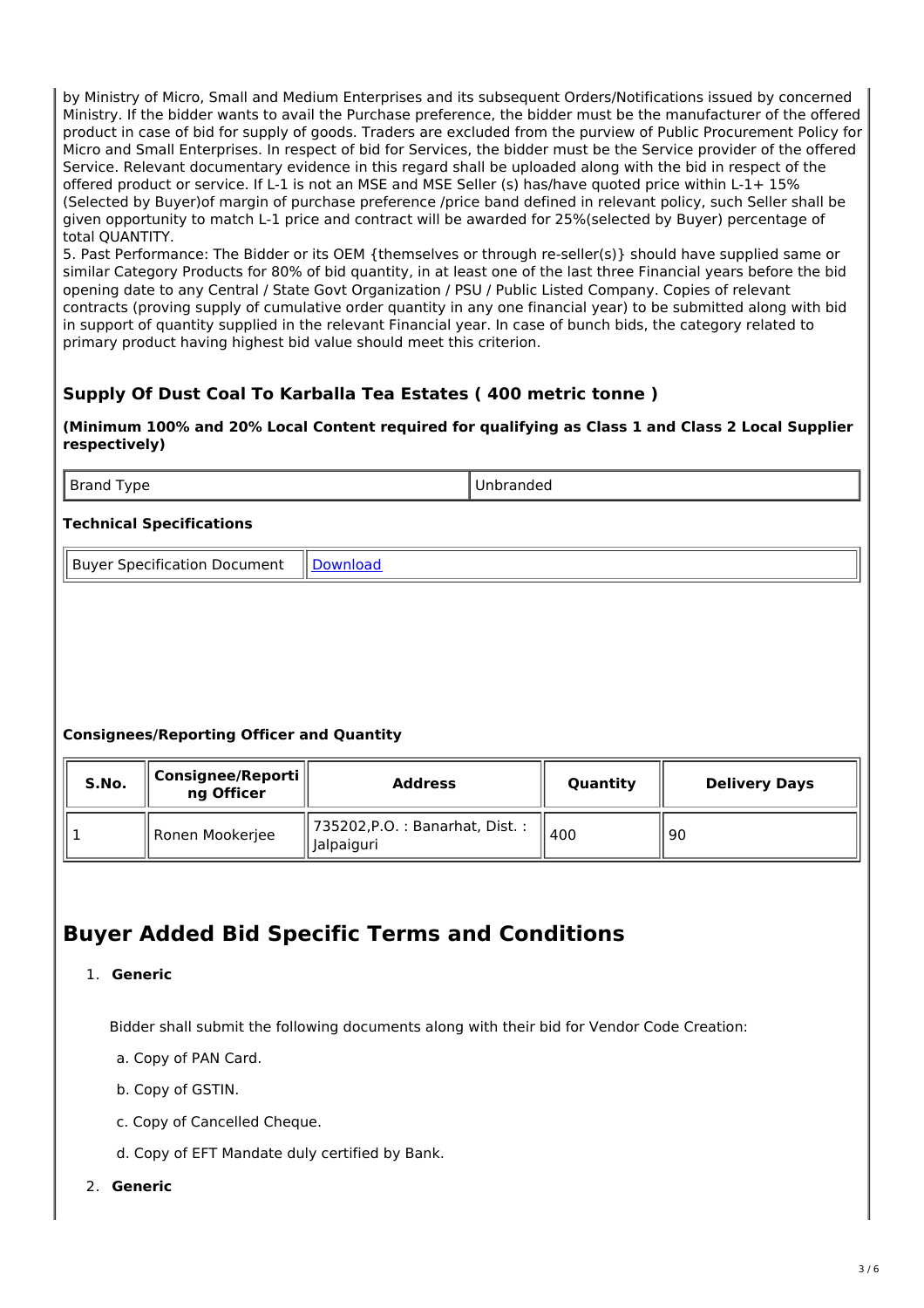OPTION CLAUSE: The Purchaser reserves the right to increase or decrease the quantity to be ordered up to 25 percent of bid quantity at the time of placement of contract. The purchaser also reserves the right to increase the ordered quantity by up to 25% of the contracted quantity during the currency of the contract at the contracted rates. Bidders are bound to accept the orders accordingly.

## 3. **Scope of Supply**

Scope of supply (Bid price to include all cost components) : Only supply of Goods

## 4. **Forms of EMD and PBG**

Bidders can also submit the EMD with Account Payee Demand Draft in favour of Andrew Yule & Co Ltd payable at Kolkata.

Bidder has to upload scanned copy / proof of the DD along with bid and has to ensure delivery of hardcopy to the Buyer within 5 days of Bid End date / Bid Opening date.

### 5. **Buyer Added Bid Specific ATC**

Buyer Added text based ATC clauses

**1. Scope of Work:** Supply of Dust Coal to Karballa Tea Estates, FOR garden on "door delivery" basis.

### **2. Specification:**

**Dust Coal:** Coal conforming to grade "B" of non-coking coal as per Notification No.291 of Ministry of Energy in terms of Ash Content, Moisture content, Volatile matter, fixed carbon and UHV range 5600 K. Cal/Kg to 6199 K. Cal/kg.

We will be accepting Coal with UHV minimum 4940 K.Cal/Kg. conforming to Grade "C" below which the supplies will be rejected. The Coal should not be wet.

## **3. Quantity:** 400 MT

#### **4. Testing:**

From each consignment / truck, two samples will be drawn with proper identification mark. One sample will be sent for testing and other will be retained at the estate level for future reference, if any.

- i. For every drop of UHV of 100 K. Cal/Kg. below 5600 K. Cal/Kg., deduction of Rs.200/- per Ton will be made from the agreed price. The Test Report will be final and binding on both sides.
- ii. For every rise of UHV of 100 K. Cal/Kg above 6199 K. Cal/Kg, bonus of Rs.75/- per Ton will be extended over the agreed price. The Test Report will be final and binding on both sides.

#### **5. The terms and conditions under which the order will have to be executed are as follows:**

- i. Parties should have the experience of suppling the said item(s) in Tea Gardens in Dooars (WB).
- ii. Parties should have office in Kolkata / Siliguri / Assam.
- iii. **Price:** Price quoted by the party should be inclusive of the Taxes & Duties (GST) and Freight & Transit Insurance charges. Any other charges apart from the these should be included in the price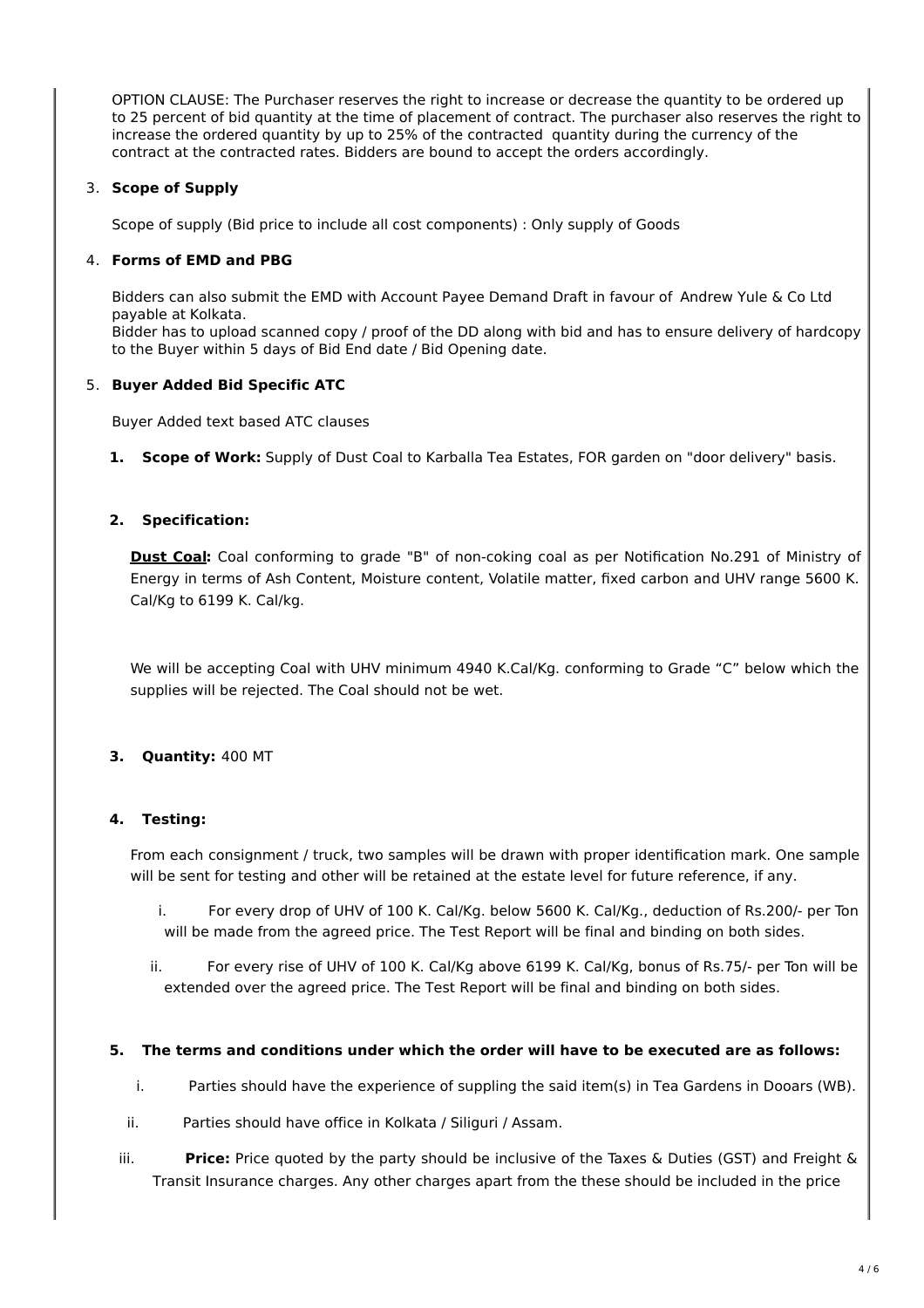- iv. **Price Variation:** The rate should remain firm during pendency of the contract.
- v. **Delivery:** Within 3 months from the date of issuance of Purchase Order.
- vi. **Place of Delivery:** Karballa Tea Estate, P.O.: Banarhat, Dist.: Jalpaiguri 735 202 (WB)
- vii. **Liquidated Damage:** In the event of failure on the part of the contractor to complete entire work against the order to our full satisfaction within the specified period of completion, we may recover from the contractor as liquidated damages, a sum equivalent to ½% of material value for each week or any part thereof default, where the delivery thereof will be accepted after expiry of the date stipulated for this purpose, but limited to a maximum of 10% of material value
- viii. **Force Majeure:** Any delay or failure in the performance of either party hereto will not constitute default thereunder or give rise to any claim for damages, if any, to the extent such delays or failure of performance is caused by the occurrence such as acts of god or the public enemy, appropriation or confiscation of facilities by Govt. Authorities, acts of war, rebellion or sabotage, fires, explosions, riots and illegal strike.
	- ix. **Risk Purchase:** In case the contractor fails to execute the contract fully or partly, the purchaser shall have the right to execute the work through other agencies, as decided by the purchaser at the contractor's cost and risk after giving two weeks' notice in writing.

## x. **Payment Terms:**

75% payment will be made within 7 days from the date of submission of Tax Invoice at our Kolkata Office against Original receipted challan.

Balance 25% payment will be made within 45 days from the date of receipt of material at the garden.

Payment will be made on the basis of weight of the Consignment recorded at garden Weigh Bridge wherever possible.

- xi. **Quantity Variation:** The quantity as indicated may vary to any extent for which the rates should remain firm.
- xii. **Splitting of Quantity:** To ensure smooth supply within specified schedule, total quantity of order for the group may be fragmented among L1/ L2 / L3 bidders at L1 rate. However, preference towards higher allocation will be given to the lowest bidder and so on.
- xiii. Decision for awarding contract / job is vested with the Management so as to reject split/fragment.

# **Disclaimer**

.

The additional terms and conditions have been incorporated by the Buyer after approval of the Competent Authority in Buyer Organization. Buyer organization is solely responsible for the impact of these clauses on the bidding process, its outcome and consequences thereof including any eccentricity / restriction arising in the bidding process due to these ATCs and due to modification of technical specification and / or terms and conditions governing the bid. Any clause incorporated by the Buyer such as demanding Tender Sample, incorporating any clause against the MSME policy and Preference to make in India Policy, mandating any Brand names or Foreign Certification, changing the default time period for Acceptance of material or payment timeline governed by OM of Department of Expenditure shall be null and void and would not be considered part of bid. Further any reference of conditions published on any external site or reference to external documents / clauses shall also be null and void. If any seller has any objection / grievance against these additional clauses or otherwise on any aspect of this bid, they can raise their representation against the same by using the Representation window provided in the bid details field in Seller dashboard after logging in as a seller within 4 days of bid publication on GeM. Buyer is duty bound to reply to all such representations and would not be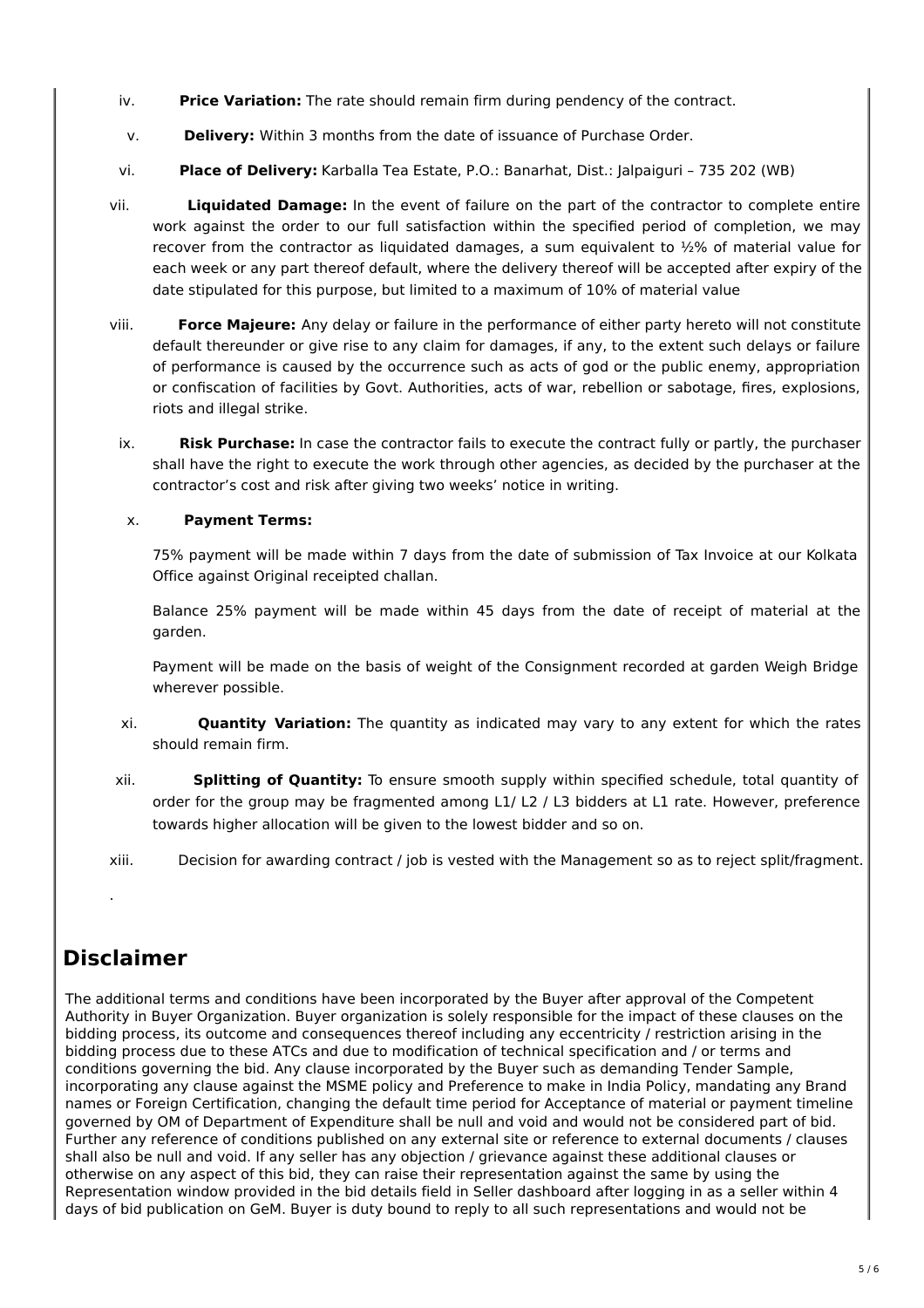allowed to open bids if he fails to reply to such representations.

#### This Bid is also governed by the General Terms and [Conditions](https://gem.gov.in/termsCondition)

In terms of GeM GTC clause 26 regarding Restrictions on procurement from a bidder of a country which shares a land border with India, any bidder from a country which<br>shares a land border with India will be eligible to bid in accordance with the laws.

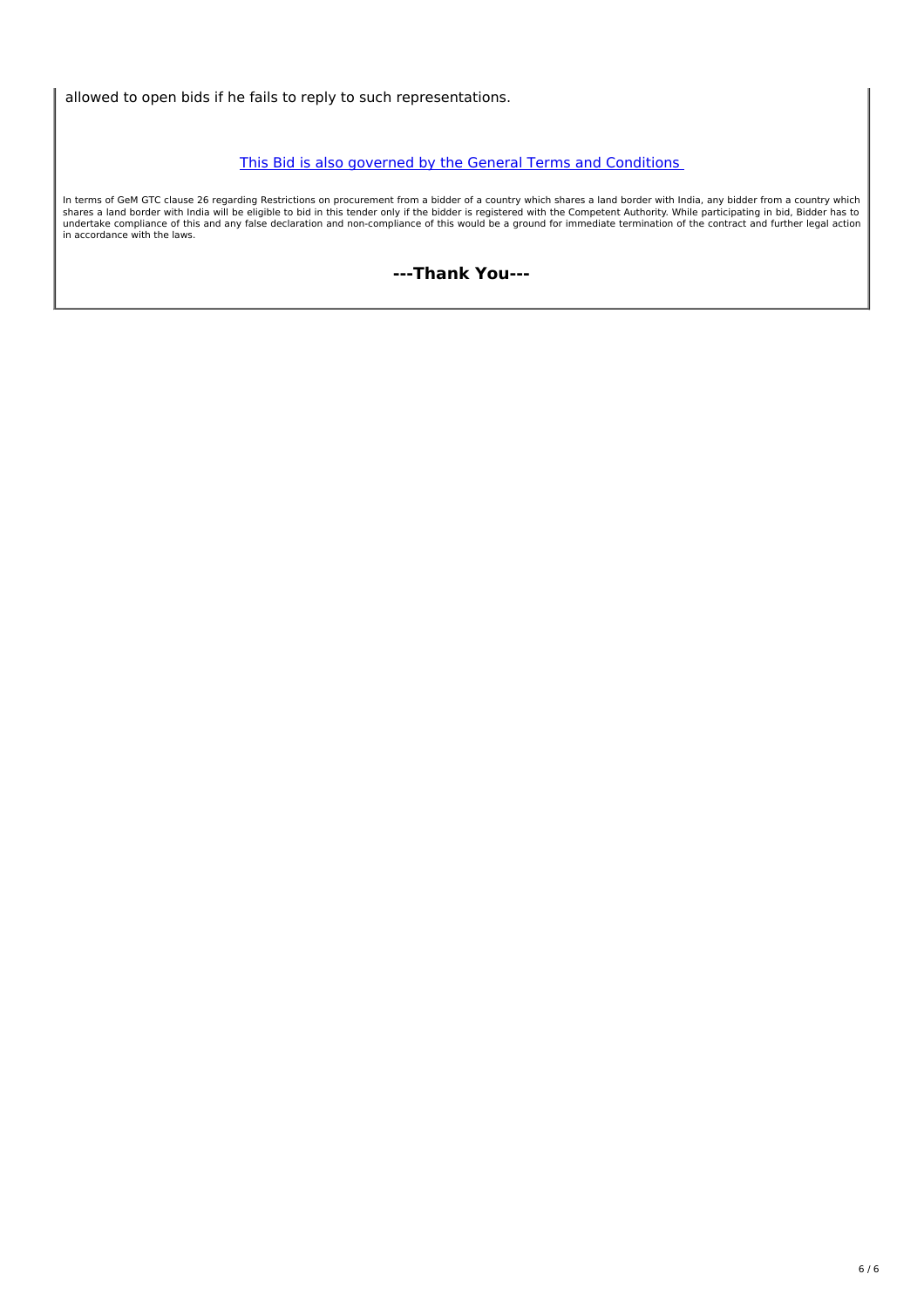# **ANDREW YULE & COMPANY LIMITED Tea Division Scope of Work / Technical Specification/Requirement Ref. Tender No.: TED/Coal- Karballa/2022-23/04**

**1. Scope of Work:** Supply of Dust Coal to Karballa Tea Estates, FOR garden on "door delivery" basis.

# **2. Specification:**

**Dust Coal:** Coal conforming to grade "B" of non-coking coal as per Notification No.291 of Ministry of Energy in terms of Ash Content, Moisture content, Volatile matter, fixed carbon and UHV range 5600 K. Cal/Kg to 6199 K. Cal/kg.

We will be accepting Coal with UHV minimum 4940 K.Cal/Kg. conforming to Grade "C" below which the supplies will be rejected. The Coal should not be wet.

# **3. Quantity:** 400 MT

# **4. Testing:**

From each consignment / truck, two samples will be drawn with proper identification mark. One sample will be sent for testing and other will be retained at the estate level for future reference, if any.

- i. For every drop of UHV of 100 K. Cal/Kg. below 5600 K. Cal/Kg., deduction of Rs.200/ per Ton will be made from the agreed price. The Test Report will be final and binding on both sides.
- ii. For every rise of UHV of 100 K. Cal/Kg above 6199 K. Cal/Kg, bonus of Rs.75/- per Ton will be extended over the agreed price. The Test Report will be final and binding on both sides.

# **5. The terms and conditions under which the order will have to be executed are as follows:**

- i. Parties should have the experience of suppling the said item(s) in Tea Gardens in Dooars (WB).
- ii. Parties should have office in Kolkata / Siliguri / Assam.
- iii. **Price:** Price quoted by the party should be inclusive of the Taxes & Duties (GST) and Freight & Transit Insurance charges. Any other charges apart from the these should be included in the price
- iv. **Price Variation:** The rate should remain firm during pendency of the contract.
- v. **Delivery:** Within 3 months from the date of issuance of Purchase Order.
- vi. **Place of Delivery:** Karballa Tea Estate, P.O.: Banarhat, Dist.: Jalpaiguri 735 202 (WB)
- vii. **Liquidated Damage:** In the event of failure on the part of the contractor to complete entire work against the order to our full satisfaction within the specified period of completion, we may recover from the contractor as liquidated damages, a sum equivalent to ½% of material value for each week or any part thereof default, where the delivery thereof will be accepted after expiry of the date stipulated for this purpose, but limited to a maximum of 10% of material value